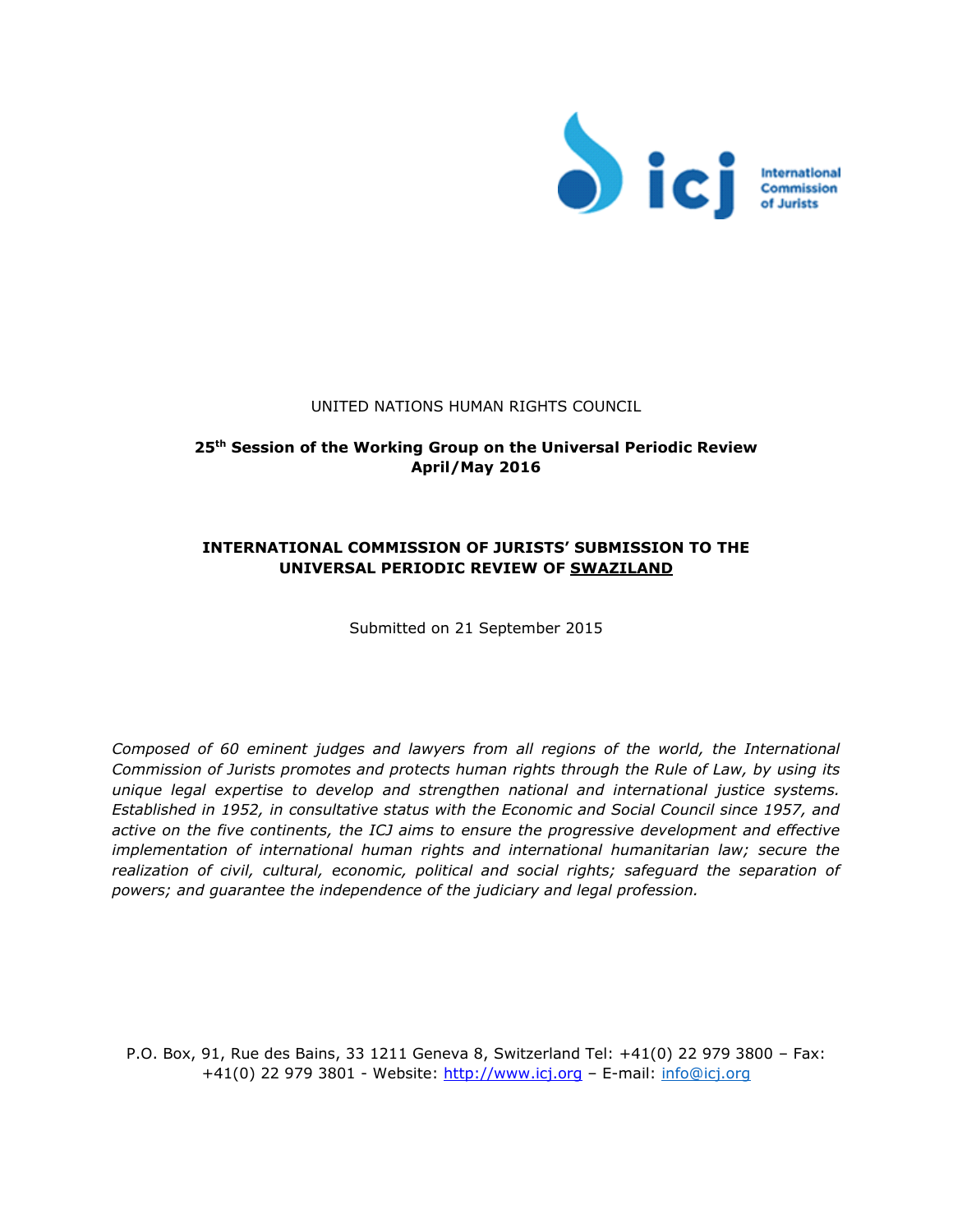## **THE ICJ'S SUBMISSION TO THE UNIVERSAL PERIODIC REVIEW OF SWAZILAND**

1. The International Commission of Jurists (ICJ) welcomes the opportunity to contribute to the Human Rights Council's Universal Periodic Review (UPR) of Swaziland. In this submission, the ICJ brings to the attention of the Human Rights Council's Working Group on the UPR and to the Human Rights Council issues concerning: (1) independence and impartiality of the judiciary and fair trial rights; and (2) international human rights instruments and mechanisms.

## **Independence and impartiality of the judiciary and fair trial rights**

- 2. Ever since 1973, when Sobhuza II, the previous King, proclaimed to be the 'supreme power in the Kingdom of Swaziland' and to hold all legislative, executive and judicial power, Swaziland has become one of Africa's few remaining absolute monarchies. King Sobhuza II proceeded to repeal the 1968 Constitution that had provided for a constitutional monarchy and clear separation of powers. Although a new Constitution containing a bill of rights was adopted in 2005 as supreme law, constitutional rights are often not respected in practice, or are not interpreted and implemented consistently with regional and international human rights law and standards. For example, while sections 138 and 141 of the Constitution proclaim the independence of the judiciary, in practice, as detailed below, there is no real judicial independence in the country.
- 3. Furthermore, since Swaziland's first UPR in October 2011, the rule of law and the right to a fair trial have been severely weakened by the authorities, including by the judiciary itself, thereby undermining public confidence in the ability of the latter, in particular, to ensure the protection of human rights in the country.
- 4. The judges' appointment process continues to pose a threat to judicial independence and impartiality. The Constitution of Swaziland provides that the judges are appointed by the King after consultation with the Judicial Service Commission (JSC). The King has the ultimate and final say in respect of the appointments to the bench. Moreover, the composition of the JSC and the appointment of its members undermine confidence in the independent discharge of its mandate, including the consultative role in the appointment of judges. The JSC is chaired by the Chief Justice, and in addition comprises two legal practitioners, the Chairman of the Civil Service Commission and two other persons. All of these individuals are appointed by the King.
- 5. Besides the issues concerning the composition and role of the JSC, there remains concern about the continued appointment of foreign judges to the Superior Courts after July 2012, in contravention of the Constitution.
- 6. In addition, some recent judicial appointments have given rise to concern about the lack of qualification of those appointed. Certain appointments have been publicly questioned by Swaziland's legal practitioners and by the Law Society. The appointment of contract judges, by the King upon request of the Chief Justice, also serves to undermine the security of tenure of judges, and it places the contract judges at risk of manipulation by the Crown and the judicial hierarchy.
- 7. The ICJ has observed that Swaziland has a long history of disregard for the independence of the judiciary. In 2011, the JSC removed High Court Judge Thomas Masuku from office for allegedly criticizing the King. The proceedings leading to Judge Thomas Masuku's dismissal from the bench were not transparent, impartial or fair, and due process safeguards were not respected. The then Chief Justice, Chief Justice Ramodibedi, was the complainant, prosecutor and judge in the matter. Indeed, Chief Justice Ramodibedi refused to recuse himself from the proceedings that led to Justice Masuku's dismissal, notwithstanding the fact that he acted both as accuser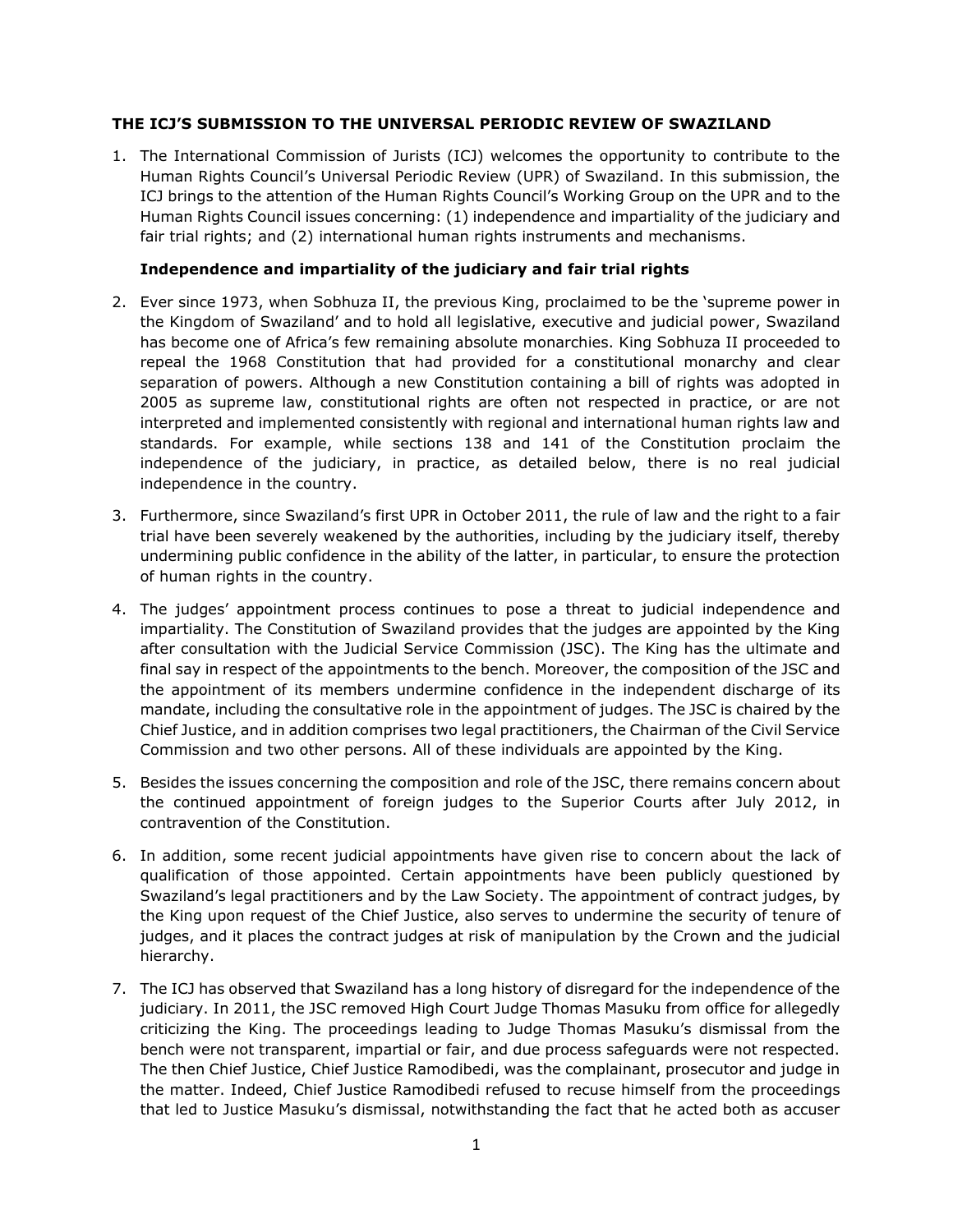and as judge. Furthermore, he denied the application for a public hearing of the matter that Judge Masuku's counsel had made. The opportunity to cross-examine deponents to the affidavits attesting to Judge Masuku's alleged misconduct was also refused by then Chief Justice Ramodibedi. In addition, international observers wishing to observe Judge Masuku's dismissal proceedings were denied access.

- 8. Also in 2011, the then Chief Justice Ramodibedi issued a Practice Directive ordering the non-registration of lawsuits that challenge the King "directly or indirectly", effectively barring access to justice in any case against corporations, companies, trust or any entities in which the King owns shares or has an interest. Chief Justice Ramodibedi also issued another Practice Directive that undermined the fair allocation of cases by allowing the Chief Justice to intervene directly in the allocation of sensitive and political cases, which were assigned only to specific judges within the Superior Courts. Prior to this Practice Directive, the Registrar was responsible for case allocation. Through the implementation of the new Pratice Directive junior judges have been allowed to preside over complex matters, which would have ordinarily been dealt with by more senior judges. This, in turn, has led to the legitimate perception that junior judges are being used to pursue cases on extraneous, political grounds, rather than on the basis that evidence so warrants. The fallout has been the establishment of a practice inconsistent with the independence and impartiality of the judiciary and, as a result, a further erosion of public confidence in the judiciary and the rule of law.
- 9. In August 2011, the Law Society of Swaziland launched a four-month boycott of the courts to protest against the lack of judicial independence, in response to these acts from the judiciary that openly undermined its independence, which seriously impeded the delivery of justice in the country as the functioning of the courts was disturbed. The Law Society of Swaziland also filed a complaint with the African Commission on Human and Peoples' Rights accusing the then Chief Justice Ramodibedi of systematically undermining judicial independence. This matter is still pending before the African Commission on Human and Peoples' Rights.
- 10. In July 2014, human rights lawyer Thulani Maseko and journalist Bheki Makhubu were convicted of contempt of court for "violating and undermining the dignity, repute and authority of the High Court of Swaziland" by writing and publishing an article critical of a judge's handling of a criminal case. They were given prolonged prison sentences following an unfair trial solely for having exercised their rights to freedom of opinion and expression by writing articles critical of the judiciary.
- 11. The United Nations Working Group on Arbitrary Detention (WGAD), in its opinion adopted in April 2015, concluded that "the detention and trial of Mr. Maseko for his exercise of the right to express his opinion on a court case 'runs contrary to Swaziland's international human rights obligations in particular under article 19 of the International Covenant on Civil and Political Rights. The non-observance of the international norms relating to the right to fair trial, established in Article 10 of the UDHR and Article 14 of the ICCPR in this case is of such gravity as to give the deprivation of liberty of Mr. Maseko an arbitrary character. The deprivation of liberty of Mr. Maseko has been arbitrary, being in contravention of Articles 10 and 19 of the UDHR, and Articles 14 and 19 of the ICCPR." The WGAD also found violations of a number of other fair trial rights, including the denial of Thulani Maseko's right to legal assistance.
- 12. The WGAD concluded that the then Chief Justice Ramodibedi and High Court Judge Mpendulo Simelane had not conducted themselves impartially in the proceedings against Maseko and Makhubu. Judge Simelane in his former capacity as Registrar of the High Court specifically had been identified in the articles that formed the basis of the contempt of court charges against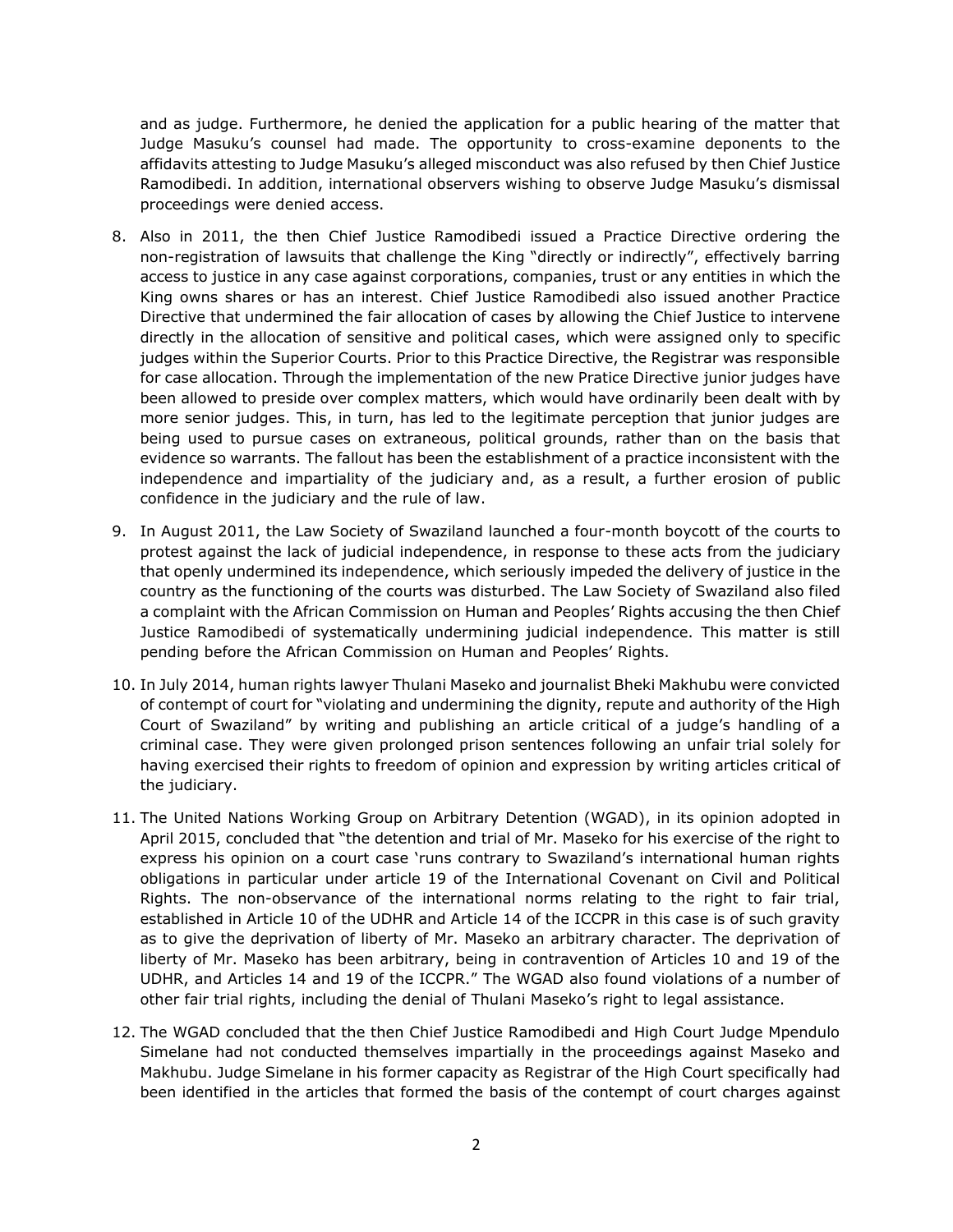Thulani Maseko. However, Judge Simelane refused to recuse himself in the criminal trial on contempt of court charges against Thulani Maseko despite applications for recusal from defence lawyers.

- 13. The WGAD further observed that the initial arrest warrant for Thulani Maseko for criticising the conduct of the Chief Justice Ramodibedi was issued by the Chief Justice himself on his own motion. Furthermore, Chief Justice Ramodibedi remanded Thulani Maseko in custody even though the prosecution had not requested custodial remand. The conduct of Chief Justice Ramodibedi and Justice Simelane denied Thulani Maseko his right to a fair trial before an independent and impartial court as required under international law and standards.
- 14. In May 2015, the ICJ set up a fact finding mission of judges in collaboration with the African Judges and Jurists Forum, the Commonwealth Magistrates and Judges Association, and Judges for Judges in response to a judicial crisis involving the arrest of High Court judges Annandale and Simelane, Registrar of the High Court Nhlabatsi and Minister of Justice Shongwe, and an attempt to arrest the then Chief Justice Michael Ramodibedi on warrants sought by the Anti-Corruption Commission for various charges related to abuse of their judicial functions in a manner amounting to abuse of authority and violation of their legal duties, in order to obtain a favourable result in legal matters. Then Chief Justice Ramodibedi and Judge Simelane were also charged with defeating or obstructing the course of justice. To avoid being arrested the then Chief Justice locked himself up in his home, leading to a 37-day stand-off. High Court judge Annandale was held in jail for four days; shortly afterwards the charges against him and Registrar Nhlabatsi were withdrawn and the prosecution dropped. High Court judge Simelane remains suspended, and at the time of writing there is no indication as to whether criminal or disciplinary proceedings will be pursued against him. Also at the time of writing, the case against the Minister of Justice Shongwe is still pending.
- 15. The then Chief Justice, Chief Justice Ramodibedi, was charged in disciplinary proceedings with misconduct and notified of the decision to impeach him by the JSC. He unsuccessfully challenged the composition and impartiality of the JSC. After completion of the impeachment process and through a proclamation from the King, he was relieved of his duties with effect from 17 June 2015, on grounds of serious misbehaviour. The composition of the JSC, its conduct during Chief Justice Ramodibedi's tenure and during his impeachment continues to raise concern about the absence of safeguards for the independence and impartiality of the judiciary. At the time of writing, there is no indication as to whether the criminal charges will be further pursued against the former Chief Justice, who has meanwhile left Swaziland (he is a citizen of Lesotho).

## **International human rights instruments and mechanisms**

- 16. Swaziland is a party to a number of regional and international human rights treaties,<sup>1</sup> although it has yet to ratify or accede to some key international treaties and it does not recognize the jurisdictional competence of the African Court of Human and Peoples' Rights. Swaziland is not a party to the following international human rights treaties:
	- Optional Protocol to the ICESCR;
	- International Convention for the Protection of all Persons from Enforced Disappearances;
	- Optional Protocol to the ICCPR;
	- Second Optional Protocol to the ICCPR, aiming at the abolition of the death penalty;
	- Optional Protocol to the CAT;
	- Optional Protocol to the CEDAW;
	- Optional Protocol III to the CRC on a communications procedure;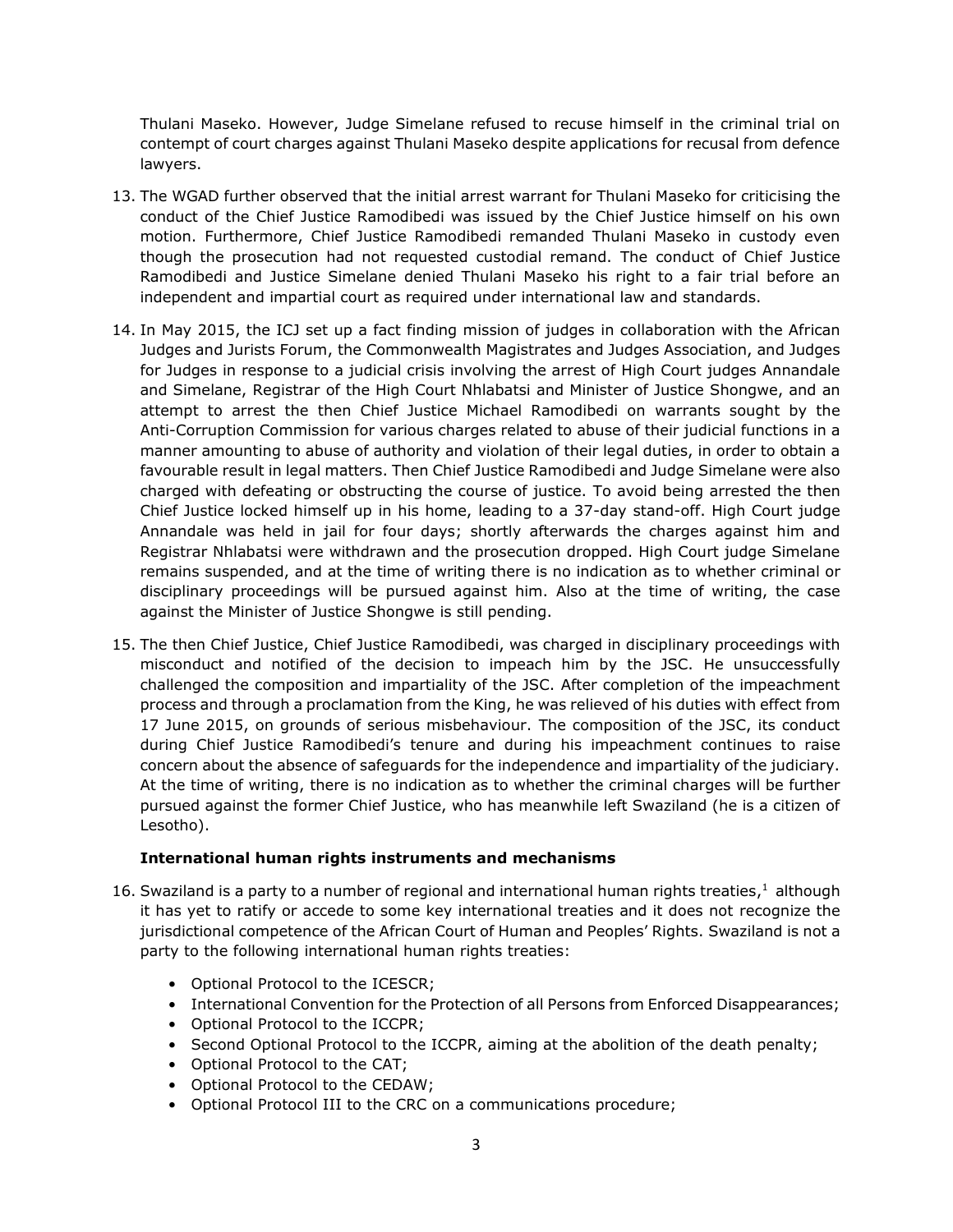- International Convention on the Protection of the Rights of All Migrant Workers and Members of their Families; and,
- Rome Statute of the International Criminal Court.

There has been no progress in this regard since Swaziland's UPR of 2011, although the country then accepted the recommendations to ratify the International Convention for the Protection of all Persons from Enforced Disappearances (it is a signatory only); the International Convention on the Protection of the Rights of All Migrant Workers and Members of their Families; the Optional Protocol to the Convention Against Torture; and the Rome Statute of the International Criminal Court.<sup>2</sup>

17. During the previous cycle of the UPR, Swaziland also accepted recommendations to put in place human rights training programmes for members of the judiciary and law enforcement officials, and to take concrete and immediate measures to guarantee the independence and impartiality of the judiciary. Despite its stated acceptance of the above-mentioned recommendations, none of them has been implemented by Swaziland.

#### **Recommendations**

The ICJ therefore calls upon the Working Group and the Human Rights Council to recommend to the authorities of Swaziland, the following:

## *Concerning the independence of the judiciary*

- 18. The authorities of Swaziland must respect and ensure judicial independence and take the necessary steps to cease interference with judicial functions, including through bringing the Constitution and subordinate legislation in line with regional and international law and standards, in particular on the separation of powers and respect for judicial independence.
- 19. The authorities of Swaziland must immediately review the laws and regulations pertaining to the JSC with a view to bringing them in line with regional and international law and standards, including by removing the Crown's control over the JSC's composition; allowing for public, transparent and fair appointment and removal processes that respect the separation of powers, including public announcement of any vacancies in the judiciary, and ensuring the full participation of all concerned stakeholders.
- 20. The authorities Swaziland must urgently develop a code of conduct for judges, in line with regional and international standards, including the Bangalore Principles on Judicial Conduct, with a view to strengthening the integrity of the judiciary and improving the accountability of judges.
- 21. Consistent with previous recommendations, the authorities of Swaziland "must put in place human rights training programmes for members of the judiciary and law enforcement officials, including the police, security forces and correctional officers and take concrete and immediate measures to guarantee the independence and impartiality of the judiciary" with a view to improving the independence of judges and lawyers and raising awareness of human rights, including the right to a fair trial.

#### *Concerning the right to a fair trial*

22. The authorities of Swaziland should ensure that accused persons are at all times afforded the right to legal representation, and that persons awaiting trial are not detained in custody but are instead released subject to appropriate guarantees to appear for trial, unless the interests of